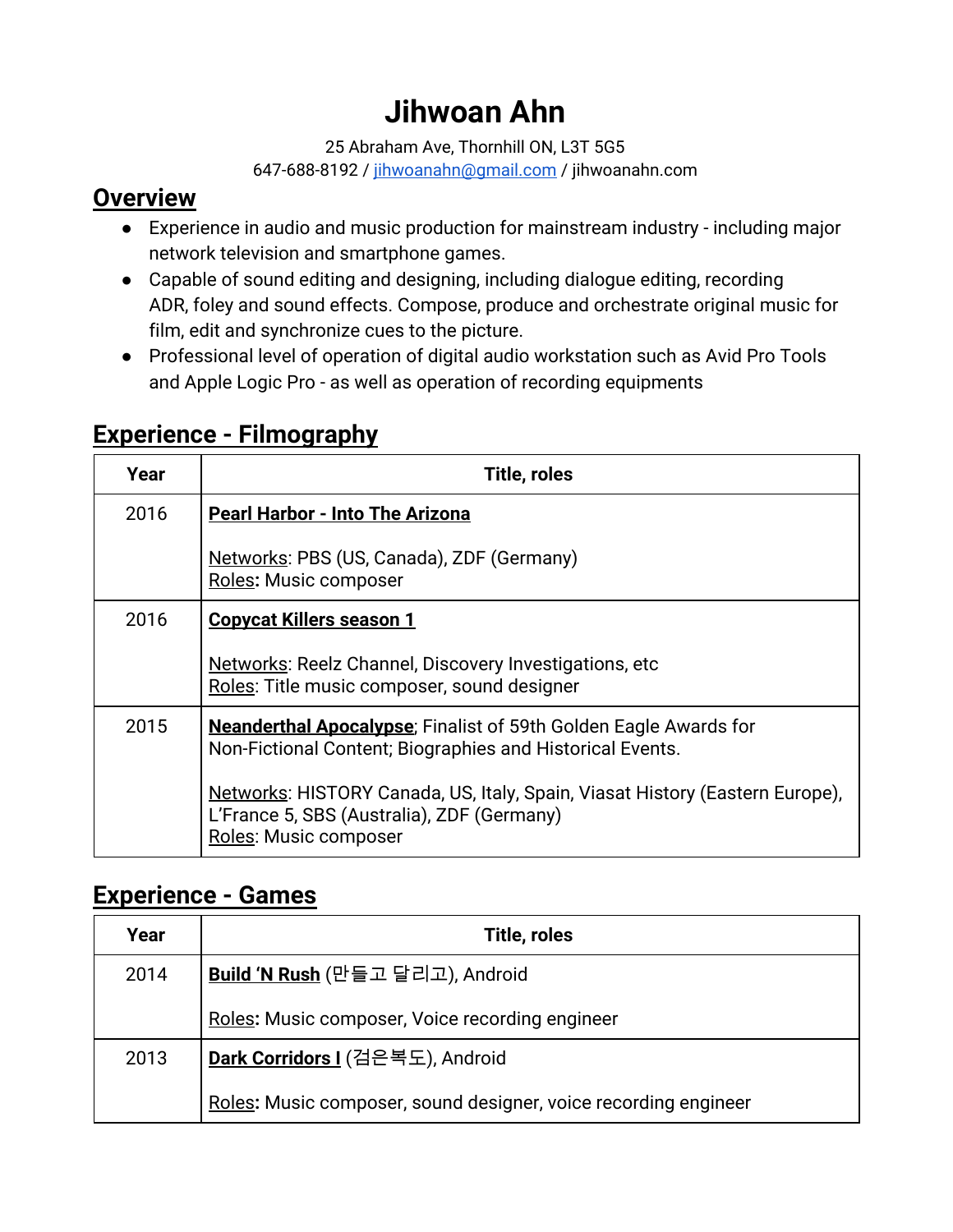| 2013 | Kimamani Pet Life (きままにペットライフ), SmartTV Game, Japan Exclusive       |
|------|---------------------------------------------------------------------|
|      | Roles: Music composer                                               |
| 2009 | <b>Espada de Alma, PC Online game, MMO, Latin America Exclusive</b> |
|      | Roles: Music composer                                               |

### **Education**

| Year | Title, roles                                                      |
|------|-------------------------------------------------------------------|
|      | 2016-17   <b>Harris Institute,</b> Audio Production Program (APP) |
|      | 2005-2010   York University, Bachelor Fine Arts of Music (bFAM)   |

# **Skills**

#### **Production Audio**

Recording, Synthesis, Sound Design, Foley

#### **Post Production Audio**

Voiceover/ADR, Editing, Mixing, Mastering, Music composition, Orchestration, Music editing

# **Other titles**

| Year      | Title, roles                                               |
|-----------|------------------------------------------------------------|
| 2017      | <b>CINE, Marvin Hamlisch Film Scoring Contest, Jury</b>    |
| 2012-2016 | Good Music Ministry, Recording Director                    |
| $2011 -$  | <b>Screen Composers Guild of Canada, Registered member</b> |

# **Testimonials**

"We hired Jihwoan to compose the original score for a 2 hour documentary special. With very little direction, Jihwoan was able to capture the essence of the documentary and brought the pictures to life. His music draws you into the story yet it sits in the

background not distracting from the story itself. Jihwoan was really easy to work with,

was on top of deadlines and was patient with our never ending changes to the